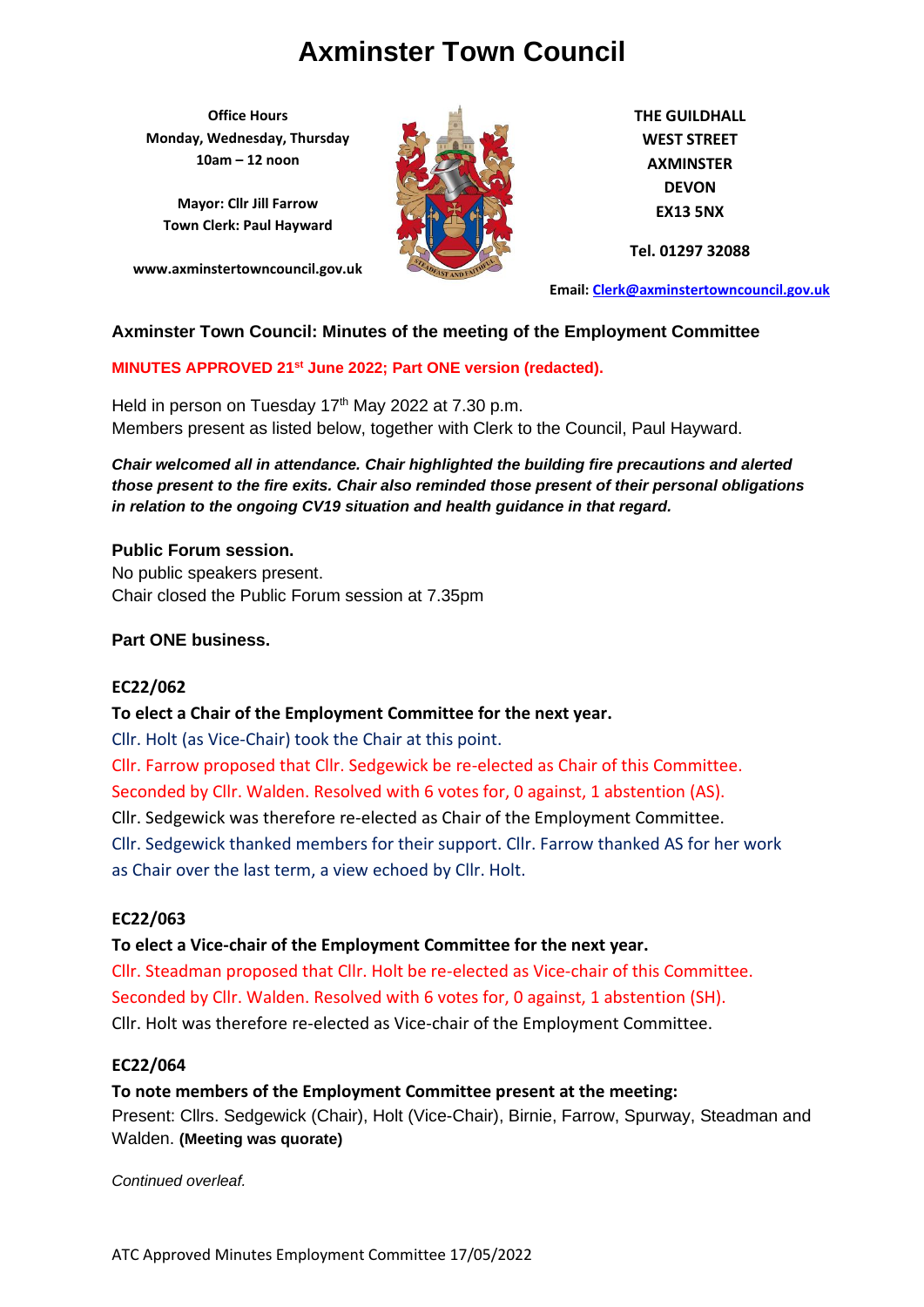**Office Hours Monday, Wednesday, Thursday 10am – 12 noon**

**Mayor: Cllr Jill Farrow Town Clerk: Paul Hayward**

**www.axminstertowncouncil.gov.uk**



**THE GUILDHALL WEST STREET AXMINSTER DEVON EX13 5NX**

**Tel. 01297 32088**

**Email: [Clerk@axminstertowncouncil.gov.uk](file://///axm-svr-1/company/Templates/Clerk@axminstertowncouncil.gov.uk)**

### **EC22/065**

## **To receive and, if thought fit, to note the absence and to approve the reasons given for the absence: (LGA 1972 s.85(1))**

proposed for approval by Chair, seconded by Cllr. Farrow. Resolved unanimously. Apologies: Cllr Paice (Family Commitments) – absence noted and reason for absence

### **EC22/066**

### **To note members of the committee who are neither present nor have given their apologies for absence:**

Not present: Cllr Mynard. Noted.

Chair asked Clerk to contact Cllr. Mynard to ask if he still wished to serve on this committee given his current circumstances. Noted.

### **EC22/065**

## **To receive any declarations of interest from members of the committee in relation to items of business on this agenda and to note any dispensations previously afforded.**

*This does not preclude the need for members to declare any additional interests that* 

*may arise during the meeting.*

No declarations of interest offered by members in relation to the business on the agenda for consideration.

### **EC22/066i)**

## **To consider and, if thought fit, approve the minutes of the Employment Committee meeting held 21st March 2022.**

*To consider matters arising from those minutes not otherwise listed on this agenda.* After noting and accepting two small typographical corrections raised by Cllr. Farrow, it was proposed by Vice-chair, seconded by Cllr. Walden, that the substantive minutes of that meeting be approved. Resolved unanimously. No matters arising.

*Continued overleaf.*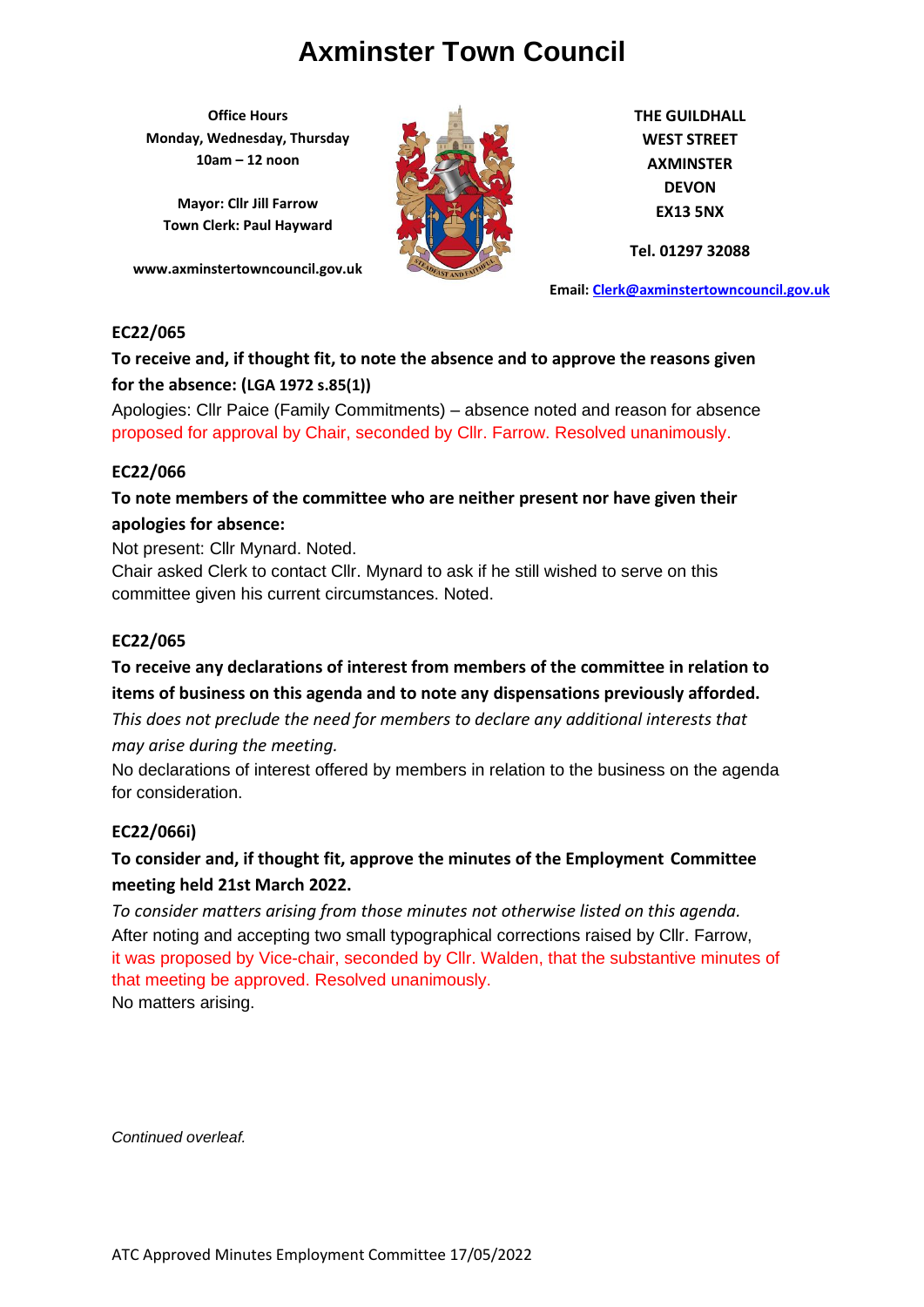**Office Hours Monday, Wednesday, Thursday 10am – 12 noon**

**Mayor: Cllr Jill Farrow Town Clerk: Paul Hayward**

**www.axminstertowncouncil.gov.uk**



**THE GUILDHALL WEST STREET AXMINSTER DEVON EX13 5NX**

**Tel. 01297 32088**

**Email: [Clerk@axminstertowncouncil.gov.uk](file://///axm-svr-1/company/Templates/Clerk@axminstertowncouncil.gov.uk)**

### **EC22/066ii)**

**To consider and, if thought fit, approve the minutes of the Employment Committee meeting held 25th March 2022.**

To consider matters arising from those minutes not otherwise listed on this agenda. It was proposed by Vice-chair, seconded by Cllr. Walden, that the substantive minutes of that meeting be approved. Resolved unanimously.

No matters arising.

Chair to sign the approved minutes at the first available opportunity.

### **EC22/067**

**To consider any matters listed on this agenda that Councillors consider should be dealt with as confidential business as per the provisions of The Public Bodies (Admission to Meetings) Act 1960** *(see below).*

No other matters to be considered in Part Two session.

### **EC22/068**

**To consider any matters considered as urgent by the presiding Chair for discussion:** None raised by Chair.

### **EC22/069**

## **To consider proposal to move the meeting into closed session (Part Two) in light of the confidential nature of the business to be considered and discussed:**

*Vice-chair proposed that, under the provisions of the Public Bodies (Admission to Meetings) Act 1960, (as amended by the Local Government Act 1972, the public, (including the press) be excluded from the meeting as publicity would be prejudicial to the public interest by reason of the confidential nature of the business to be transacted. Seconded by Cllr. Birnie. Resolved unanimously.* The Part One meeting recording was stopped.

*Continued overleaf.*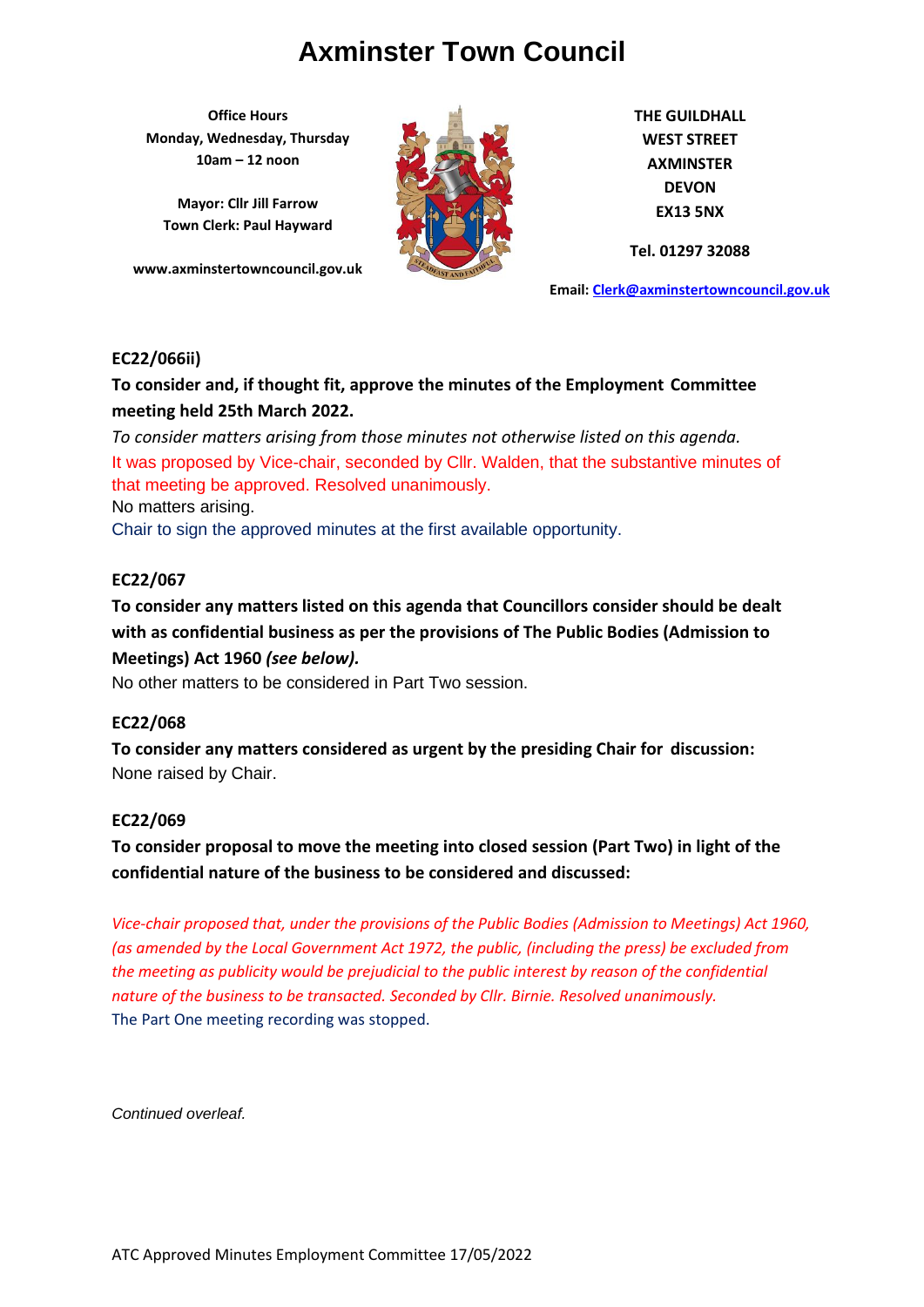**Office Hours Monday, Wednesday, Thursday 10am – 12 noon**

**Mayor: Cllr Jill Farrow Town Clerk: Paul Hayward**

**www.axminstertowncouncil.gov.uk**



**THE GUILDHALL WEST STREET AXMINSTER DEVON EX13 5NX**

**Tel. 01297 32088**

**Email: [Clerk@axminstertowncouncil.gov.uk](file://///axm-svr-1/company/Templates/Clerk@axminstertowncouncil.gov.uk)**

### **Part TWO business.**

### **EC22/070(IC)**

To consider the outcome of the recent recruitment interviews held earlier on 9th **and 16th May 2022 and, if thought fit, to recommend the appointment of the new employees to Axminster Town Council and to agree and recommend terms and conditions of their employment.**

Chair reported that there had been 2 shortlisted candidates for the Council Administrator role, 3 for the Administrative Assistant role and 2 applicants for the Groundskeeper role.

After interviewing all candidates over the 2 days, the panel made 4 recommendations to Council for the four roles.

*Some details of the recruitment have been redacted (such as terms & conditions of employment, salary scales) in light of their confidential nature.*

In light of these personnel appointments, it was noted that a deficit "in year" of £8528 was created between anticipated staff costs for FY22-23 and the figure allocated in the budget for the same period. It was proposed from the Chair that this matter be brought before FULL Council at the next opportunity to seek approval for this forecasted overspend.

### **EC22/071(IC)**

## **To consider recent correspondence from former employee and to agree actions arising from that letter:**

After discussion of the correspondence which related to back-dated remuneration and superannuation payments, it was proposed by Cllr. Walden, seconded by Chair, that the Clerk be directed to calculate the sums owed and to remit the payment due in respect of back-dated salary and pension contributions (as a result of the 1.75% NJC award earlier in the year) as soon as possible and that furthermore a letter be sent to the former employee outlining the basis for the payment. Resolved unanimously.

### **EC22/072(IC)**

### **To consider matters pertaining to employee superannuation:**

It was proposed by Cllr. Farrow, seconded by Cllr. Walden, that the RFO be directed to liaise with LGPS to determine how best to resolve this matter and determine any administrative actions required as a result. Resolved unanimously. RFO: Please action accordingly.